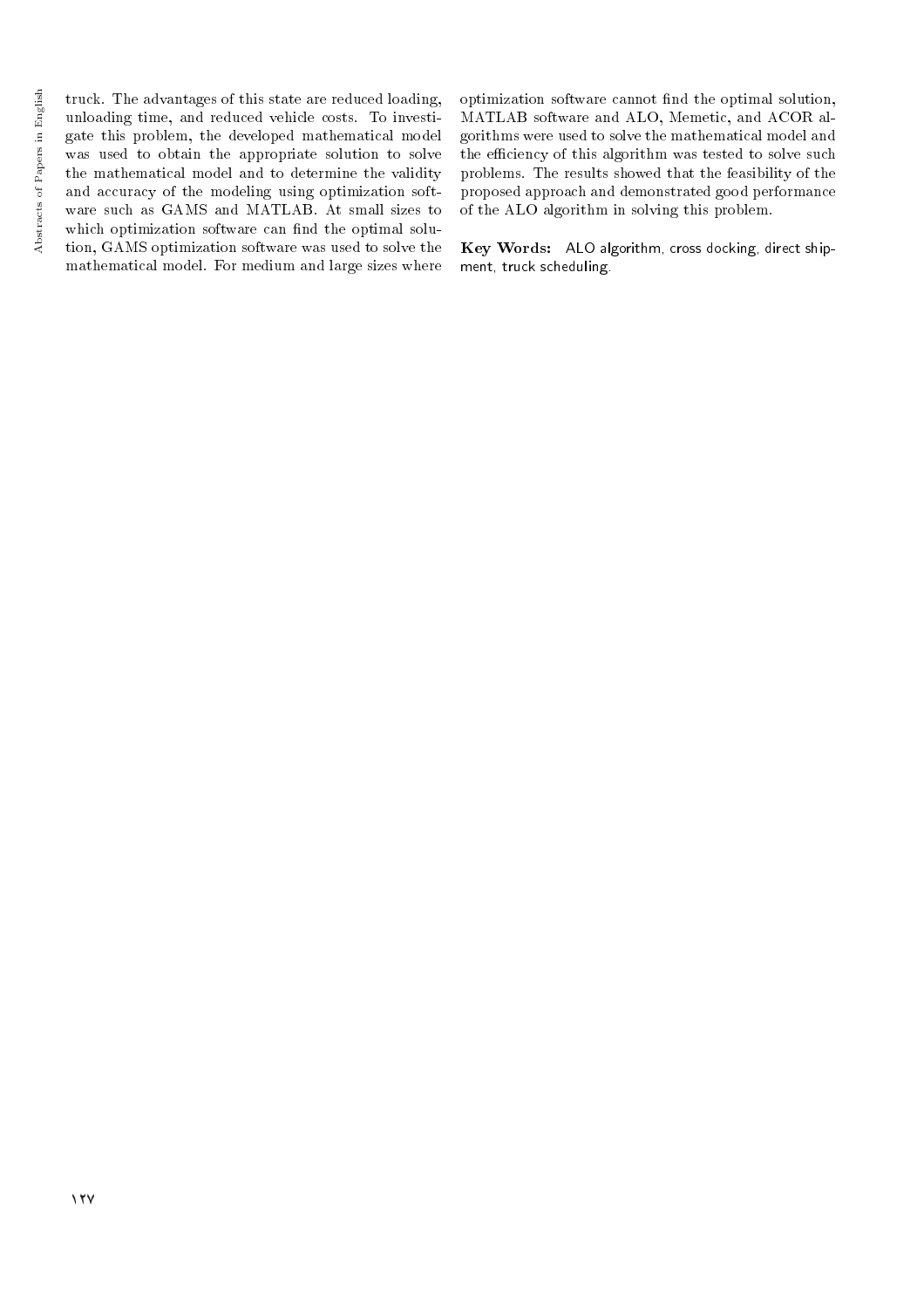M. Sardarizarchi sardari@meybod.ac.ir Dept. Computer Engineering Meybod University H. Mahloohi mahlooji@sharif.edu Dept. of Industrial Engineering Sharif University of Technology DOI:10.24200.J65.2019.54014.2029

Sharif Industrial Engineering and Management Journal Volume 36, Issue 1.2, Page 103-111, Original Article

c Sharif University of Technology

 Received 27 August 2019; received in revised form 10 December 2019; accepted 25 December 2019.

#### Abstract

This study examines the efficiency of various topologies of deep learning networks (a superior approach to modeling and fitting socio-economic time series) in load demand forecasting using the data collected from a fouryear period of households in Kurdistan City, Iran. Since the consumption pattern is a nonlinear and complex curve with a strong delayed dependency pattern, its prediction is not accurate by conventional statistical methods and the error reduction of this prediction has a significant effect on reducing production costs, unwanted squandering and fines. In this study, full-connected, recurrent, and also hybrid of them were investigated using the mean efficiency of absolute error percentage and mean square error index. When the input of the neural network was in the form of tensor, designing the structure of the deep neural network would be straightforward. In this case, the network can be implemented with a linear stack of layers sequentially. Although the sequential the sequential model is so common, it is inflexible when the input data is not in the form of tensor, e.g., Figure 4. Besides, in a forecasting model, each determinant might need a different type of neural networks such as CNN, LSTM or GRU. To overcome this challenge, we innovatively proposed parallel deep branches in our framework to represent the history of each determinant individually. The parallel branches process their determinants by using RNN and Dense networks. Then, the branches were merged together through concatenated and dense layers. The results indicated the superiority of the network topology as a combination of all connected and reciprocating models for modeling and predicting consumption. This superiority, due to the nonlinear nature of complexity, the strong attachment to the data of previous periods, and the existence of different degrees of delay in the exogenous variables of the problem can be fully justied. Considering that for excited peak load prediction, exogenous variables of the model

(representing different atmospheric conditions) and articial variables are included, this model has acceptable stability, compared to the models presented in previous studies.

Key Words: Load demand forecasting, deep neural network, full-connected networks, hybrid models.

# IMPROVING CROSS DOCKING SYSTEMS BY ENABLING LOAD INTEGRATION

S. Gozalzadeh gozalzadeh.sajjad@gmail.com Dept. of Industrial Engineering University of Kurdistan **Z. Khalilpour**(corresponding author) zohreh.khalilpour@gmail.com M. Youse Nezhad Attari mahdi 108108@yahoo.com Dept. of Industrial Engineering Islamic Azad University of Bonab Branch DOI:10.24200/J65.2020.54244.2042

Sharif Industrial Engineering and Management Journal Volume 36, Issue 1.2, Page 113-123, Original Article

c Sharif University of Technology

 Received 21 October 2019; received in revised form 18 JAnuary 2020; accepted 12 FEbruary 2020.

#### Abstract

In order to reduce costs and increase the efficiency of the supply chain system, cross docking is one of the most important warehousing management strategies for combining products from different providers to different customers. Products in inbound trucks are gathered from suppliers and then are passed through customers using outbound trucks through the cross docking. Cross docking is one of the innovative product distribution strategies to minimize unnecessary inventory and improve the customer service level. Truck scheduling plays an important role in cross docking system. Cross docking works best for companies that distribute large volumes of merchandise and/or operate a large number of stores. Cross docking systems handle a large number of items in a short amount of time. The advantages of cross docking systems include increased inventory turnover, thus reduced inventory, increased customer responsiveness, and better control of the distribution operation. In this study, a special state of cross docking is considered in which inbound truck can also be used as outbound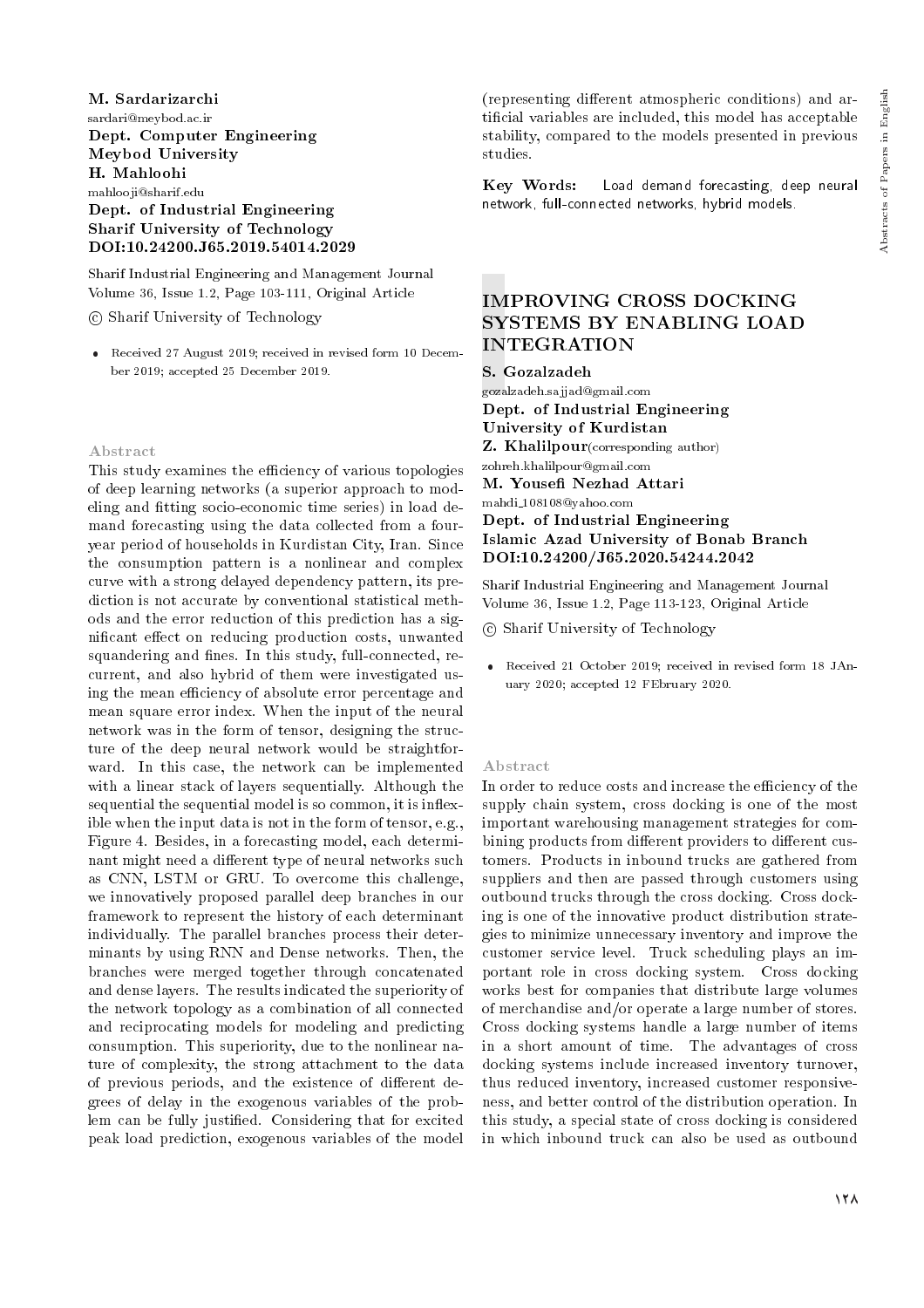Key Words: Nurse scheduling problem, nurses' preferences, uncertainty, fuzzy model, averaging fuzzy operator.

AN ACCELERATED BENDERS DECOMPOSITION ALGORITHM FOR SUSTAINABLE POWER GENERATION AND TRANSMISSION EXPANSION PLANNING UNDER UNCERTAINTY CONSIDERING DISRUPTION RISK AND ECONOMIC, ENVIRONMENTAL, AND SOCIAL ASPECTS: A CASE STUDY IN IRAN

## A.H. Seddighi

seddighi@irandoc.ac.ir

Dept. of Information Technology Research Iranian Research Institute for Information Science and Technology A. Ahmadi-Javid(corresponding author) ahmadi javid@aut.ac.ir Dept. of Industrial Engineering and Management Systems Amirkabir University of Technology DOI:10.24200/J65.2020.54228.2040

Sharif Industrial Engineering and Management Journal Volume 36, Issue 1.2, Page 87-101, Original Article

c Sharif University of Technology

 Received 14 August 2019; received in revised form 23 December 2019; accepted 19 January 2020.

#### Abstract

Integrated planning of power generation and transmission expansion is very complicated in the presence of uncertainties in future electricity demand, fuel prices, greenhouse gas emissions, and disturbances. It becomes more complex whenever several sustainability policies related to greenhouse gas emissions, allowable noise level, and social acceptance are adopted. These policies significantly influence the total operational cost and network configuration of a power system. Hence, the managers of power systems should carefully decide on such policies and then precisely apply them to the planning phase. There are optimization models for integrated expansion planning of power systems in such situations; however,

they cannot be solved exactly and efficiently in practice. This may produce very misleading insights into the impact of different sustainability policies since the accuracy level of optimization procedure is unknown. To fill this research gap, this paper presents an efficient exact algorithm for an existing multi-stage stochastic programming model that is developed for integrating two planning tasks of generation and transmission expansion for a centralized power system. The model considers the disruption risk and all the three sustainability aspects: economic, social, and environmental. The algorithm is developed based on Benders decomposition, and enhanced by acceleration techniques where multicut optimality cuts are used. The algorithm initially solves the relaxation of the master problem to find a good feasible solution using a rounding algorithm combined with a scenario selection procedure. The rounding algorithm is first used to determine the fixed firststage variables, and then the deterministic equivalent model is solved for the selected scenarios to determine the unfixed first-stage variables. The resulting solution provides a set of effective cuts for the master problem and consequently better bounds in the next iterations. The computational results show the efficiency of the algorithm when compared with the solution method that directly solves the extended equivalent form of the twostage model using exiting mixed-integer linear programming solvers. The proposed Benders decomposition algorithm enables us to practically find optimal solutions for cases with a large number of uncertainty scenarios. The results for a case study in Iran are also included.

Key Words: Generation expansion planning, transmission expansion planning, sustainable development, multistage stochastic programming, benders decomposition algorithm for mixed-integer programming.

# APPLICATION OF DEEP LEARNING MODELS BASED ON FULLY-CONNECTED AND RECURRENT NEURAL NETWORKS TO RESIDUAL PEAK LOAD FORECASTING

N. Neshat(corresponding author) neshat@meybod.ac.ir Dept. of Industrial Engineering Meybod University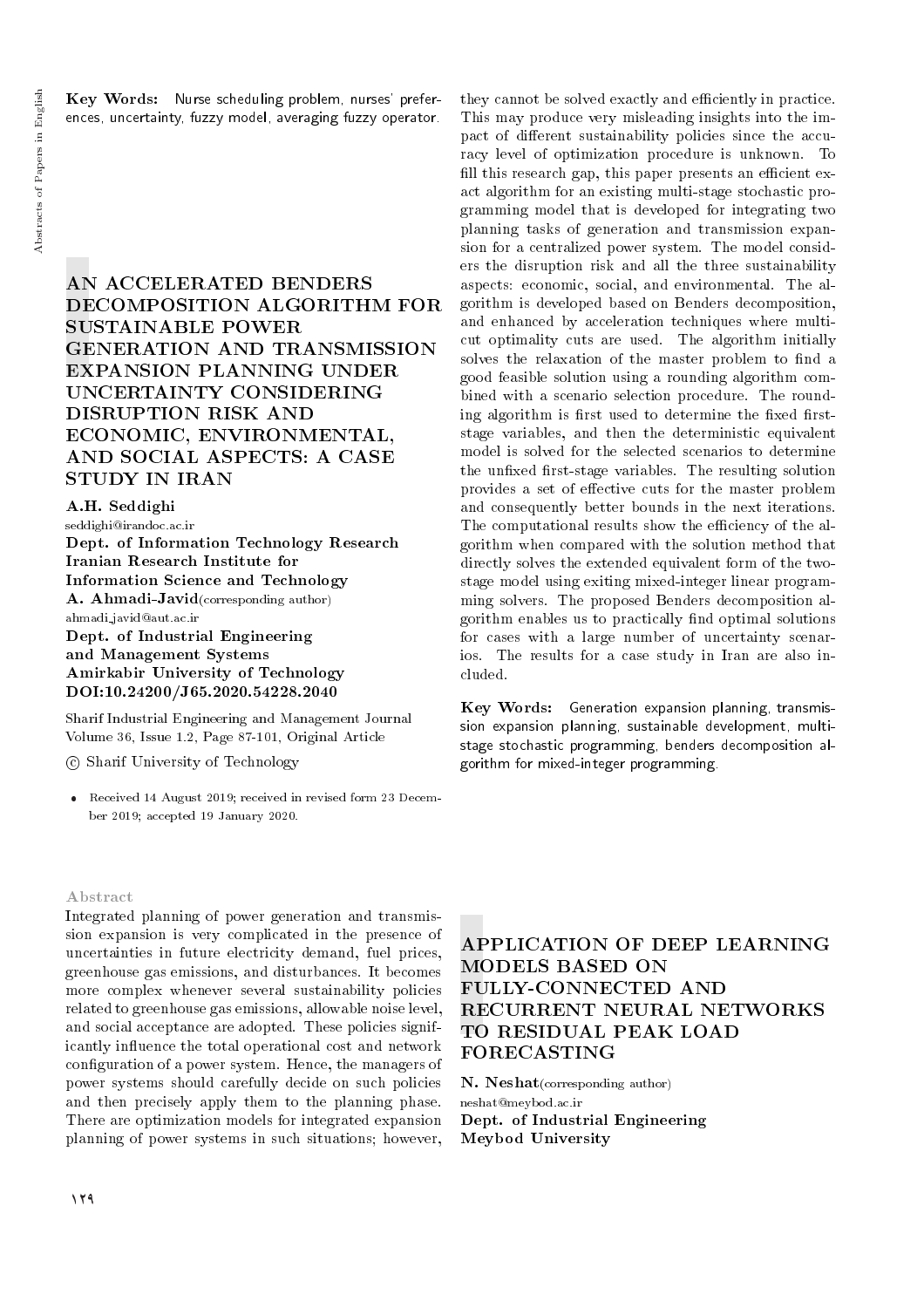Received 3 June 2019; received in revised form 12 October 2019; accepted 14 December 2019.

### Abstract

Literature indicates that the statistical process control approach is capable of improving the quality of surgical processes. The use of this approach in the case of real surgical processes is an attractive contribution for researchers. Since risk factors of each patient before a surgery are different potentially, the use of a control chart approaching risk-adjusted is addressed by researchers.

The sensitivity of a model to small shift types of the mortality odds ratio is very important for monitoring the quality of a surgery process. Although different schemes have been proposed by researchers to monitor the performance of a medical team, based on the authors' knowledge this research for the first time proposes a risk-adjusted double exponentially weighted moving average (RADEWMA) approach to monitor the mortality rate. The numerical performance analysis of this paper based on average run length (ARL) term for the cardiac surgery addresses that the sensitivity of the proposed risk-adjusted scheme is superior compared to other risk-adjusted chart of literature.

In this research the performance of the proposed model is compared comprehensively with risk adjusted P chart (RAP), risk adjusted exponentially weighted moving average (RAEWMA), and risk adjusted cumulative sum (RACUSUM). In this paper for analyzing the performance comparatively, the simulated data is produced based on UK Center for Cardiac Surgery data in the period of 1992-1994. This data is referred to 2218 patients with heart surgery. In this simulation to estimate the parameters of the logistic regression, Parsonnet number is used as an explanatory variable. The comparative performance analysis is reported for different shift cases. The comparative report is analyzed statistically for different values of parameters. For statistical analyzing SPSS software is also used. The new proposed scheme to monitor the mortality odds ratio, can be used in different surgeries of a hospital effectively.

Key Words: Statistical process control, risk adjusted double exponentially weighted moving average control chart (RADEWMA), ARL, cardiac surgery.

## INVESTIGATING UNCERTAINTIES IN NURSE SCHEDULING PROBLEM

# USING FUZZY MATHEMATICAL MODELING APPROACH

#### H. Jafari

hamed.jafari@gut.ac.ir

## Dept. of Industrial Engineering Golpayegan University of Technology DOI:10.24200/J65.2019.53485.1999

Sharif Industrial Engineering and Management Journal Volume 36, Issue 1.2, Page 77-85, Original Article

c Sharif University of Technology

 Received 15 June 2019; received in revised form 17 November 2019; accepted 24 November 2019.

#### Abstract

Nowadays, the health systems consume a signicant share of the budget in each country. Hospitals are considered as the largest organizations to provide the healthcare services. Nurses as one of the major portion of hospitals' human resources consume a considerable part of the hospitals' annual budget. From this point of view, the hospitals' managers must arrange the available nurses efficiently. This problem is worsened by the shortage of the available nurses in many countries. In this setting, the Nurse Scheduling Problem (NSP) has received signicant attention in recent years. In this problem, the aim is to assign the shifts to the nurses by satisfying the requirements during the planning horizon. Several factors such as hospital managers' policies, labor laws, governmental regulation, and the status of the nurses at the end of the previous planning horizon should be considered for assigning the shifts to the nurses. Several mathematical models and heuristic and meta-heuristic algorithms have been proposed to solve the NSP by considering various assumptions and constraints. In the real-world problems, the good quality solutions can be obtained by considering the uncertainty concepts in the research problem. In this point of view, in the current study, the uncertainty concepts are considered in the nurse scheduling problem. It can be stated that the nurses' preferences for the working shifts cannot be deterministically specified. For this reason, first, a mathematical programming model is developed to maximize the nurses' preferences to work in their favorable shifts. Then, a fuzzy mathematical modeling approach based on the averaging fuzzy operator is proposed to investigate the uncertainty concepts on the nurses' preferences for the working shifts. Then, some random test problems are generated and solved to evaluate the performance of the developed fuzzy model. Regarding the obtained results, it can be stated that high quality schedules are generated by the proposed fuzzy model.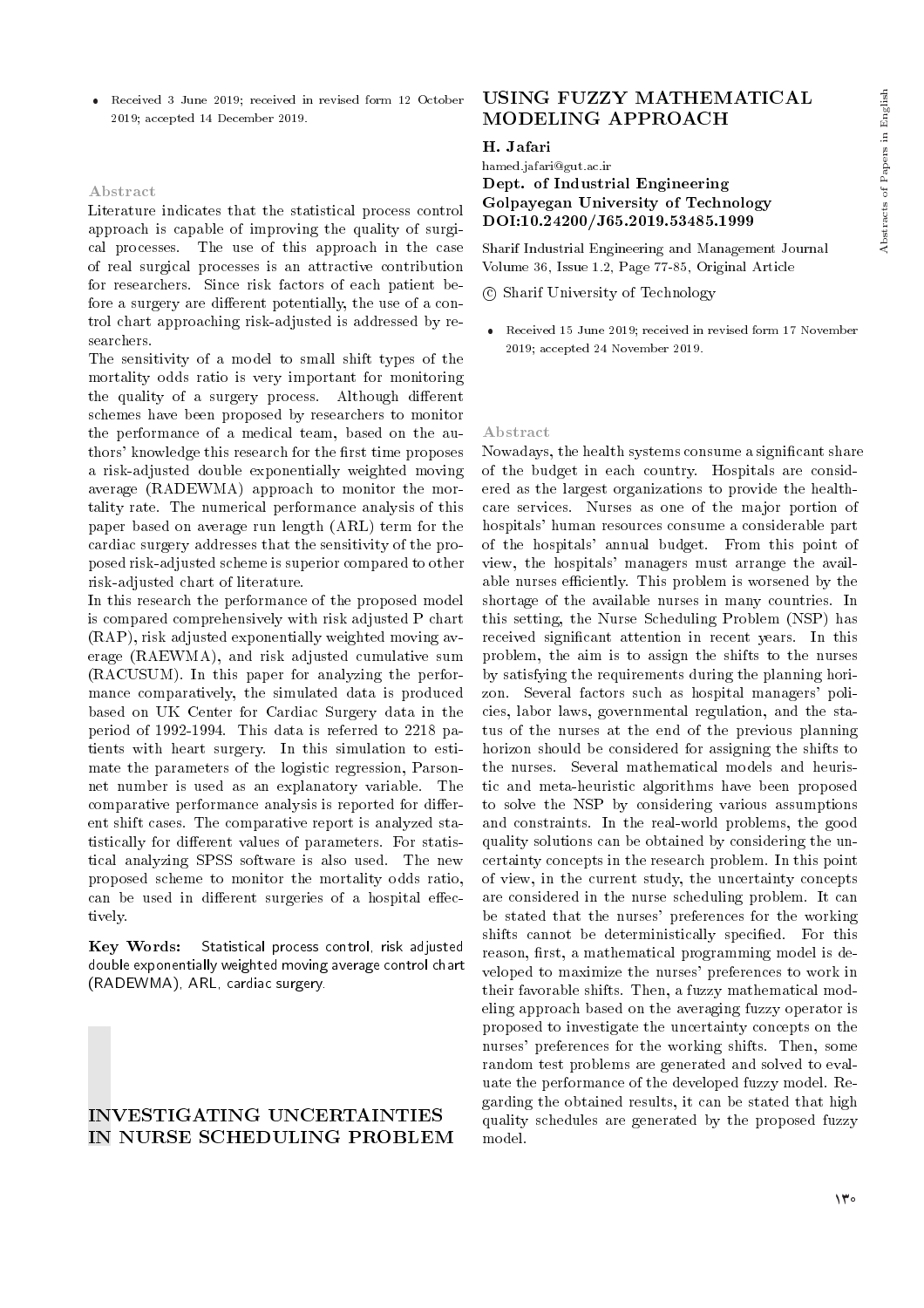Then, the results and sensitivity analyses are presented in detail. The results showed that conducting imperfect maintenance actions would reduce the total costs, while increasing order-up-to-level.

Key Words: Maintenance planning, spare parts inventory management, deteriorating system, imperfect preventive maintenance, monte carlo simulation.

# THE FEASIBILITY OF WAREHOUSE STORAGE ASSIGNMENT OPTIMIZATION USING STRESS FLUX AND FINITE ELEMENT **METHOD**

 $\mathbf K.$  Tabatabaei (corresponding author) Kourosh.tabatabaei@srbiau.ac.ir Dept. of Industrial Engineering Science and Research Branch of Islamic Azad University O. Fatahi Valilai fvalilai@sharif.edu Dept. of Industrial Engineering Sharif University of Technology A. Abedian abedian@sharif.edu Dept. of Aerospace Engineering Sharif University of Technology DOI:10.24200/J65.2019.52982.1976

Sharif Industrial Engineering and Management Journal Volume 36, Issue 1.2, Page 51-60, Original Article

c Sharif University of Technology

 Received 20 May 2019; received in revised form 10 November 2019; accepted 24 November 2019.

#### Abstract

Given the necessity of fundamental and structural changes in the production and manufacturing industries to fulll the industry 4.0 paradigm, the proposal of new ideas and frameworks for operations management of production and manufacturing system is inevitable. This challenge is enhanced by the essential need for the development of industrial platforms to fulfill the requirements of fundamental changes in industry 4.0 paradigm like sustainability, agility, rehabilitation, and flexibility. Thus, through the realization of new technologies and the necessity of increasing the pace and accuracy of productivity, a fundamental transformation must be enabled for many traditional concepts and operations management methods to be upgraded for the requirements of modern digital production and manufacturing industries. One of the dominant areas for this transformation is believed by researchers to be modern storage problem. This research focuses on traditional methods proposed for storage assignment problem and struggles for new methods and definitions for industry 4.0 based storage assignment concepts. At the first step, the paper proposes a new definition of storage assignment and layout problem for fulfilling the agility of storage mechanism in terms of automated store and retrieval process (AS/RS) in modern inventories. Then, considering the shortcomings of traditional algorithms for storage assignment problem, the paper contributes a new algorithm inspired from mechanical engineering discipline to analysis and optimization of storage assignment problem. The proposed new algorithm backed by stress distribution analogy and the help of Finite Element Method and minimum total potential energy theory proposes a new model for storage assignment optimization. The ef ficiency of the proposed algorithm in terms of calculation time and the quality of optimum answer is analyzed and investigated through numerical examples. Also, the results of illustrating the advantages of the new algorithm in comparison with traditional algorithms are discussed considering the requirements of industry 4.0 paradigm.

Key Words: Warehouse, storage assignment problem, stress, finite element method (FEM), total potential energy, industry 4.0.

# MONITORING MORTALITY RATE OF THE CARDIAC SURGERY USING RISK-ADJUSTED DOUBLE EXPONENTIALLY WEIGHTED MOVING AVERAGE SCHEME

K. Atashgar(corresponding author) atashgar@iust.ac.ir A. Alanchari atiyeh.aln@gmail.com Dept. of Industrial Engineering Malek Ashtar University of Technology DOI:10.24200/J65.2019.53181.1980

Sharif Industrial Engineering and Management Journal Volume 36, Issue 1.2, Page 61-75, Original Article

c Sharif University of Technology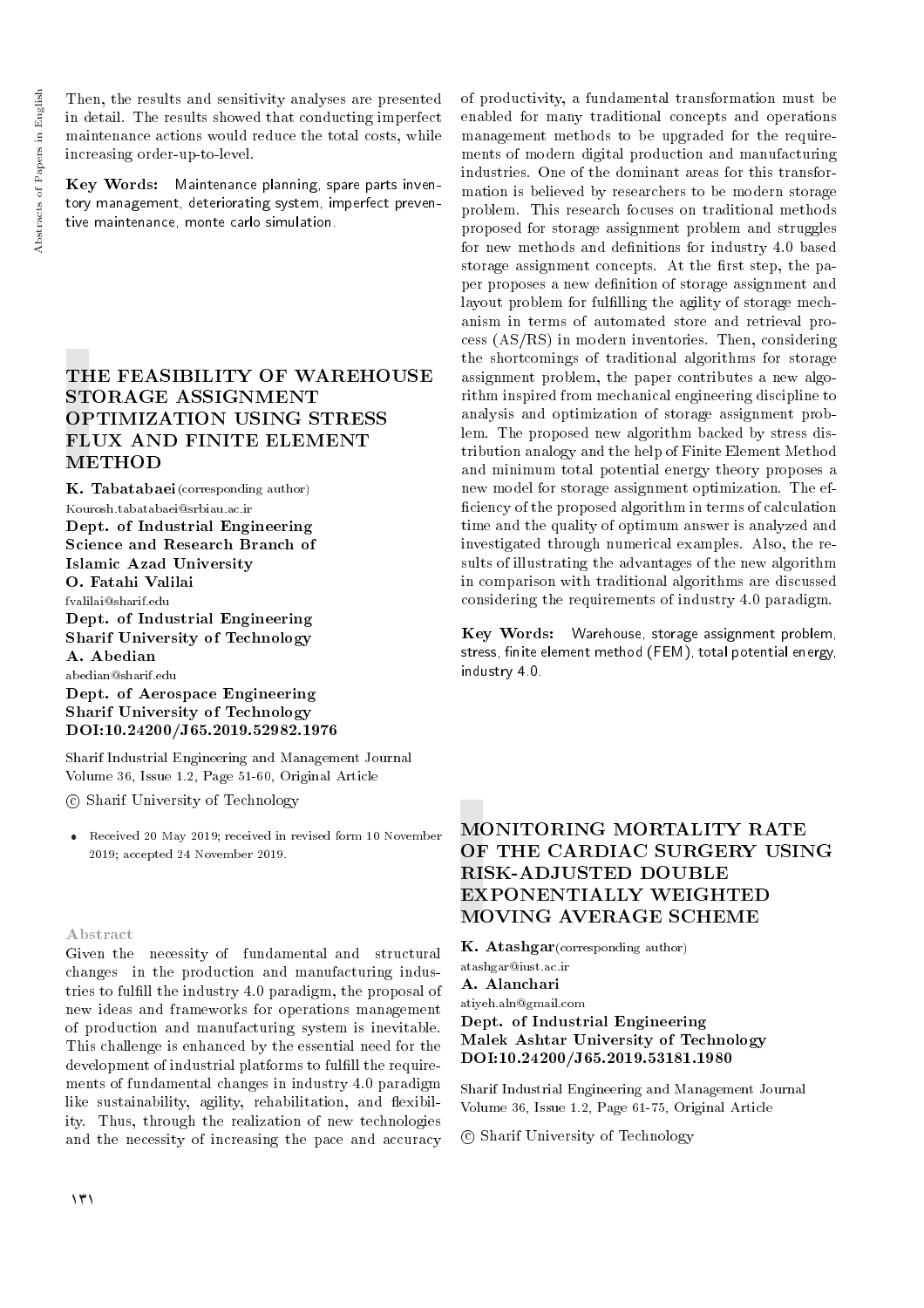Received 5 May 2019; received in revised form 1 December 2019; accepted 22 December 2019.

#### Abstract

With increasing the value of optimized production plan and cost of equipment as well as raising the degree of difficulty to change spare parts and equipment, the importance of maintenance planning has doubled. Therefore, we can conclude that nowadays, the necessity of integrating production and maintenance planning is realized for the entire industrial owner and it is going to be the main concern of industrial owners to find the ways which help them optimize their costs. This study presented a new methodology to optimize the production and maintenance planning simultaneously. In terms of the environment, the carbon emission policy was applied. Therefore, the manufacturer should adhere to the emission limitations, which are placed on a company that emits carbon into the environment; otherwise, they should pay penalty. To control the cost of penalty, two types of production strategy including green and regular strategies were applied. In green strategy, the material and fuel were recyclable. Thus, it did less damage to environment but it was more expensive than the regular one. This essay seeks to optimize the amount of production of each strategies by balancing the amount of production with each kind of strategy and we should optimize the cost of production. To formulate the mathematical model, we consider costs of Preventive Maintenances (PMs) and mean of Corrective Maintenance (CM) as objective values to determine the production rate and number of PMs. By using MATLAB program, we could solve the model for two types of algorithm including Genetic and VDO algorithm and compare the solution together. Overall, it was concluded that in small-sized problems, VDO can answer more quickly than GA; yet, they were the same in terms of the solution quality. For some problems, VDO had the best solution, while GA could give the best solution to some other problems. However, overall, their function was somehow equal.

Key Words: Joint optimization of maintenance and production planning, carbon emission, genetic algorithm, vibration damping optimization algorithm.

## JOINT OPTIMIZATION OF MAINTENANCE PLANNING AND

## SPARE PART INVENTORIES FOR A DETERIORATING SYSTEM SUBJECTED TO PERFECT AND IMPERFECT MAINTENANCE

## M. Soltani

m soltani@alumni.iust.ac.ir E. Teimoury(corresponding author) teimoury@iust.ac.ir F. Pourmohammadi f pourmohammadi@ind.iust.ac.ir Dept. of Industrial Engineering

## Iran University of Science and Technology DOI:10.24200/J65.2019.53074.1987

Sharif Industrial Engineering and Management Journal Volume 36, Issue 1.2, Page 37-50, Original Article

c Sharif University of Technology

 Received 7 May 2019; received in revised form 1 October 2019; accepted 18 November 2019.

#### Abstract

Regarding the close interaction between spare parts logistics and maintenance planning, this paper presents a model for joint optimization of condition-based maintenance and spare parts inventory of a single-unit deteriorating system. Simultaneous usage of perfect and imperfect preventive maintenance and a novel policy for ordering spare parts are two highlighted contributions of this research. Both positive and negative impacts of imperfect maintenance actions are considered in this paper. Although imperfect maintenance actions are less costly and time-consuming, they restore the system to a state between as-good-as-new and as-bad-as-old. Moreover, each imperfect preventive action may accelerate the speed of the system's deterioration process. The replenishment policy of spare parts was defined based on the deterioration level of the system. Furthermore, the next inspection time at each decision point was predicted based on an integrated approach considering the deterioration level, reliability, and sufficiency of the spare part for performing the expected maintenance operations. Moreover, in this paper, a two-echelon structure with two local suppliers in the first echelon and one main supplier in the second one were considered. The present model aims to determine the best inspection plan, maintenance actions, and order quantity of spare parts while minimizing the total costs. A minimum level of system availability determined by the decision-maker was guaranteed in the proposed model. According to the high complexity of the descriptive model, Monte-Carlo simulation was applied to optimize this complex problem. A real case problem was introduced to illustrate the applicability and advantages of the proposed model.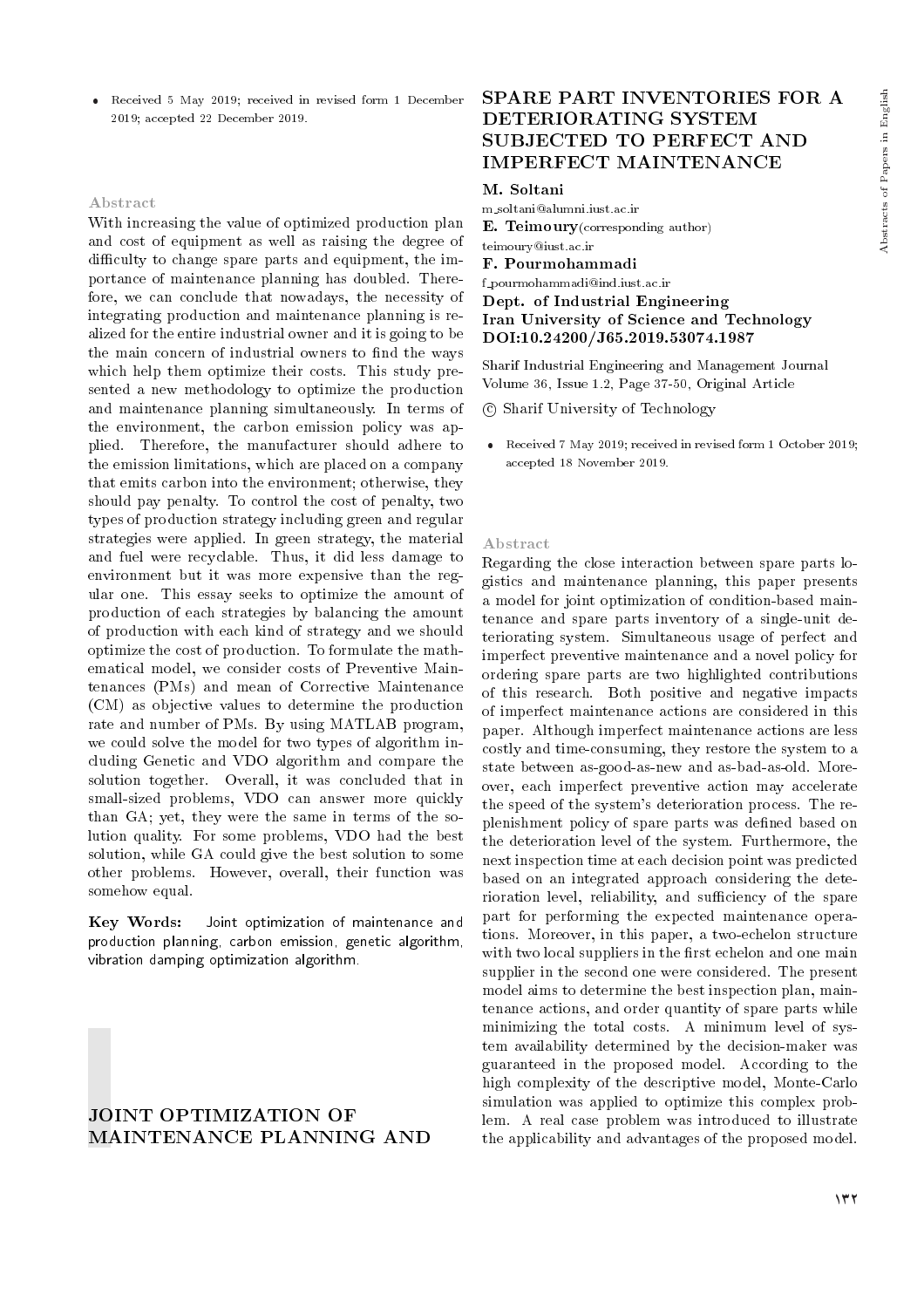nificant correlation coefficient than other models, had a more resolution than other models, and eliminated the shortcomings of Classic base models. After the validation of the model, the pharmaceutical companies in Tehran Stock Exchange were evaluated by means of the proposed model and CCR model. The indices of the study were obtained from previous studies and the opinions of experts were taken into account to confirm these indices. The data used in the present study and the actual values of these indices were obtained from "codal.ir website" according to each company's financial status. Moreover, sensitivity analysis was performed on the outputs of these companies. The results showed that Alborz Pharmaceutical and Shafa Pharmaceutical Investment companies were the most effective units in both models, and Farabi Pharmaceutical Company was the most inefficient one. Besides, the results indicated that the units under study showed more sensitivity than the first output.

Key Words: Performance evaluation, data envelopment analysis, common weights, pharmaceutical companies, tehran stock exchange.

# SIMULTANEOUSLY OPTIMIZATION OF PRICE AND WARRANTY FOR A FAMILY OF MULTI-PIECE PRODUCT

M. Ziaei

mazaherziaei@gmail.com S. Ketabi(corresponding author) sketabi@ase.ui.ac.ir M. Ghandehari m.ghandehari@ase.ui.ac.ir Dept. of Management Faculty of Administrative Sciences and Economics University of Isfahan DOI:10.24200/J65.2019.52582.1952

Sharif Industrial Engineering and Management Journal Volume 36, Issue 1.2, Page 15-24, Original Article

c Sharif University of Technology

 Received 7 April 2019; received in revised form 7 October 2019; accepted 18 November 2019.

#### Abstract

The increasing importance of customer's trust and demand diversification has turned the attention to warranty policy and supplying a family of products. In this respect, while retaining the benefits of mass production and flexibility each member shows to a specific segment of demand, appropriate models have not been sufficiently developed. This paper presents a maximization prot model by simultaneously optimizing the price and warranty length for products in a family of products through application of Markov chains. A continuous Markov model was used to calculate the steady state probabilities that the products need for warranty services. Then, the optimal prices and warranty lengths for all products were determined using a mathematical model to maximize the profitability of the products. The problem was formulated in two scenarios of fixed time and renewable warranty policies. Given the integer warranty length, the problem was a mixed nonlinear integer programming. Numerical samples for the problems solved by GAMS software and sensitivity analysis for the important parameters were also investigated. The results showed that the model was sensitive mostly in the case of price and warranty length elasticity. Moreover, the share of each product in total production did not change much under the influence of capacity change. This study can help manufacturers optimize the main variables of a product including reliability, price, and warranty period simultaneously at the product development stage (design and engineering). The proposed model can be operationally used by the managers for decision-making on the price and warranty length for a family product.

Key Words: Product family, price, warranty, markov chain, mixed integer nonlinear programming.

# JOINT OPTIMIZATION OF MAINTENANCE AND PRODUCTION PLANNING WITH CARBON EMISSION CONSIDERATIONS

V. Haiipour(corresponding author)

hajipour.v@wtiau.ac.ir M.S. Sadat Mousavi

msm.indust@gmail.com

Dept. of Industrial Engineering West Tehran Branch, Islamic Azad University DOI:10.24200/J65.2019.52983.1972

Sharif Industrial Engineering and Management Journal Volume 36, Issue 1.2, Page 25-36, Original Article

c Sharif University of Technology